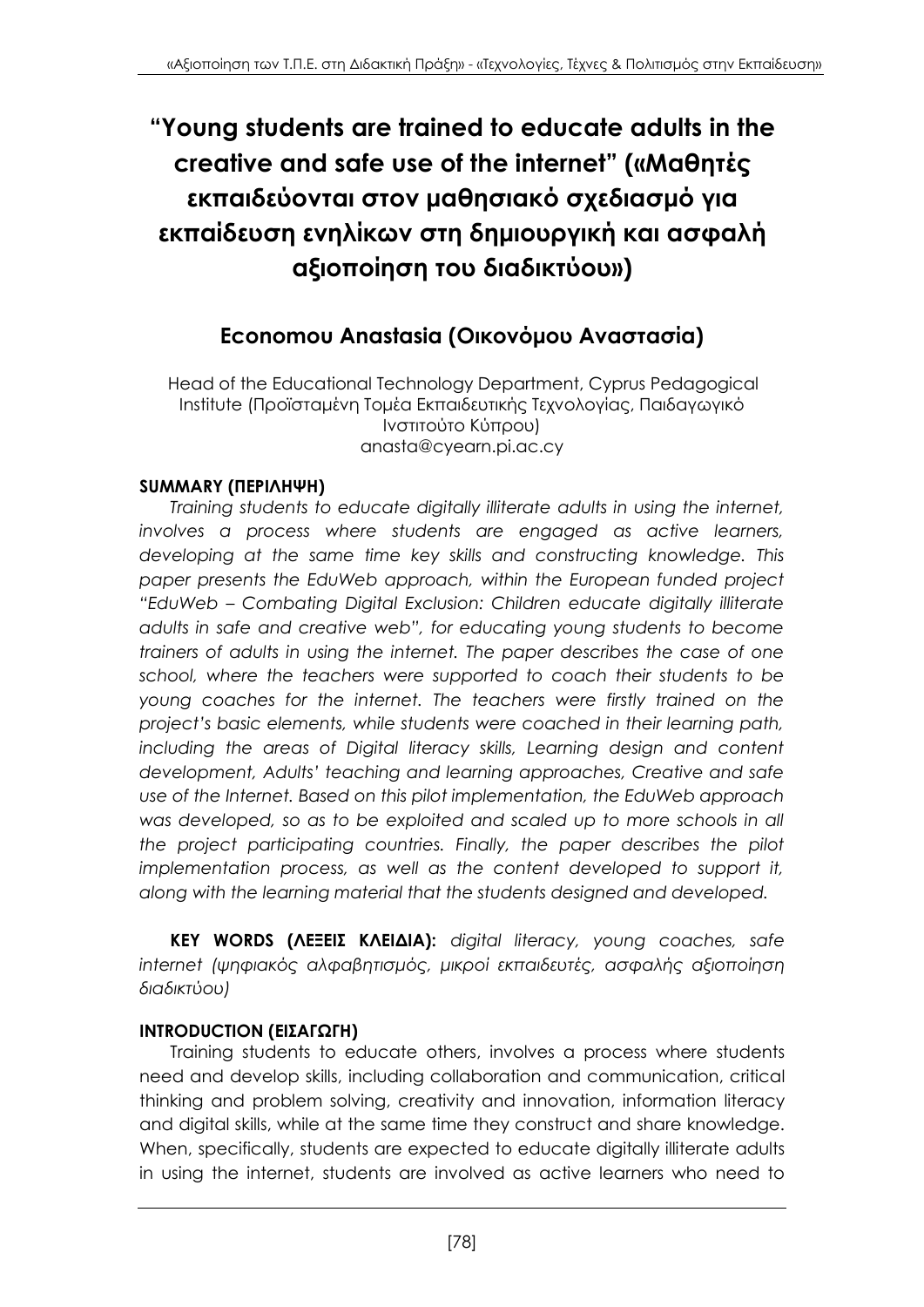identify needs, set goals, plan, design and develop, implement, reflect on their practice and revise as necessary.

Within the European funded project "EduWeb – Combating Digital Exclusion: Children educate digitally illiterate adults in safe and creative web", the EduWeb approach was developed, for educating young students to become trainers of adults in the creative and safe use of the internet, as well as designing and developing the educational content and material needed for this purpose.

The EduWeb approach was based on literature review on the areas of Adult learning, Training young coaches (pedagogy), Digital learning and Internet safety, as well as on European best practices for adults' education on Internet use (EduWeb O1: Report on the best practices for adults' education on Internet use in the educational process throughout Europe). It was then validated through a case school implementation, before it's scaling up.

The EduWeb project is funded by the European Commission under the Erasmus+ programme (KA2) and it aims to train students to become Young Trainers for adults in the creative and safe use of the internet. This includes the training of teachers to support and coach their students during the development and implementation of educational scenarios, the training of students to become young trainers, as well as educational resources and tools to support the whole process (http://eduweb-project.eu).

This paper is structured into four main sections:

- Development of educational material
- Description of the training process
	- o Implemented pilot case school in Cyprus
	- o Training approach and educational material for teachers' training
	- o Training approach and educational material for students' training
	- o Training approach and educational material for adults' training
- Scaling up
- Discussion

## **DEVELOPMENT OF EDUCATIONAL MATERIAL**

The educational material development approach involved meetings with both the participating teachers and the students to undertake the role of the Young Trainers for adults for the creative and safe use of the internet (Economou, 2017). Involving the training actors, from the beginning, in the development of the material to use for the trainings to deliver, ensures their better understanding of it as well as acknowledging their ownership of the trainings. Creating a sense of personal ownership is also thought to be crucial in constructivism, where learners are expected to learn in their own unique way (Garrett, 2011).

The design and development of the educational material involved two elements: Process and Content.

In terms of content, it covered the following areas:

• EduWeb approach and scope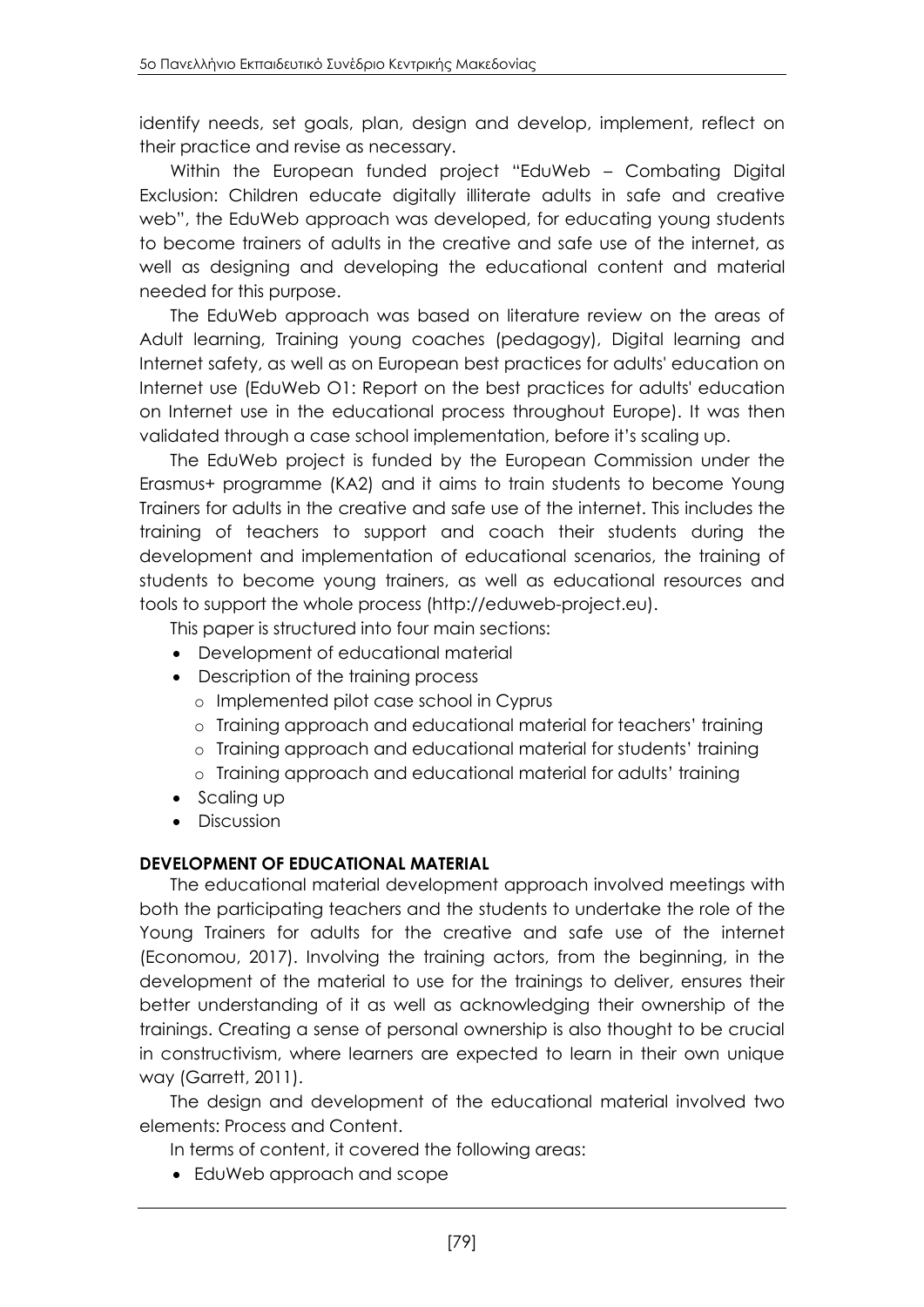- Digital literacy skills
- Adult learning
- Training young coaches
- Digital learning
- Creative and safe use of the internet
- Learning design for the development of short educational courses
- In terms of the training process, the following steps were proposed for the EduWeb model:
	- Teachers are trained on the EduWeb approach
	- Students are trained to become Young Trainers for adults for the creative and safe use of the internet
	- Students analyse the needs of their target audience and decide on the activities and short courses to develop
	- Students adapt or create new learning activities based on the EduWeb guidelines
	- Students implement the adults' trainings in workshops
	- Students and teachers reflect on their work

## **DESCRIPTION OF THE TRAINING PROCESS**

The EduWeb approach involves both the training process and the design and development of content. The trainings involve the teachers, the students and the adults. For each group, different content and approach is applied. Relevant educational material has been developed to be used.

To validate the training process, before its scaling up, a pilot implementation took place with the school case of Lykeio Aradippou (Aradippou Lyceum). During the implementation, the school teachers were supported to coach their students to be young coaches for the internet, by firstly being trained on the project's basic elements, which include Training young coaches, Digital learning, Internet safety, Adults learning and Instructional design. At the same time, students were coached in their learning path, including the areas of Digital literacy skills, Learning design and content development, Adults' teaching and learning approaches, Creative and safe use of the Internet. Based on this pilot implementation, the EduWeb approach was further exploited and scaled up to more schools in all the project participating countries.

## **IMPLEMENTED PILOT CASE SCHOOL**

The training approach suggested by the EduWeb project is based on the case implementation of the Lykeio Aradippou (LA) in Cyprus (April-June 2017). The Cyprus Pedagogical Institute (CPI) designed and planned an implementation model for the school, which was implemented in collaboration with the school EduWeb team.

For that purpose, the following actions were decided:

 Adapt "EduWeb O1: Report on the best practices for adults' education on Internet use in the educational process throughout Europe" content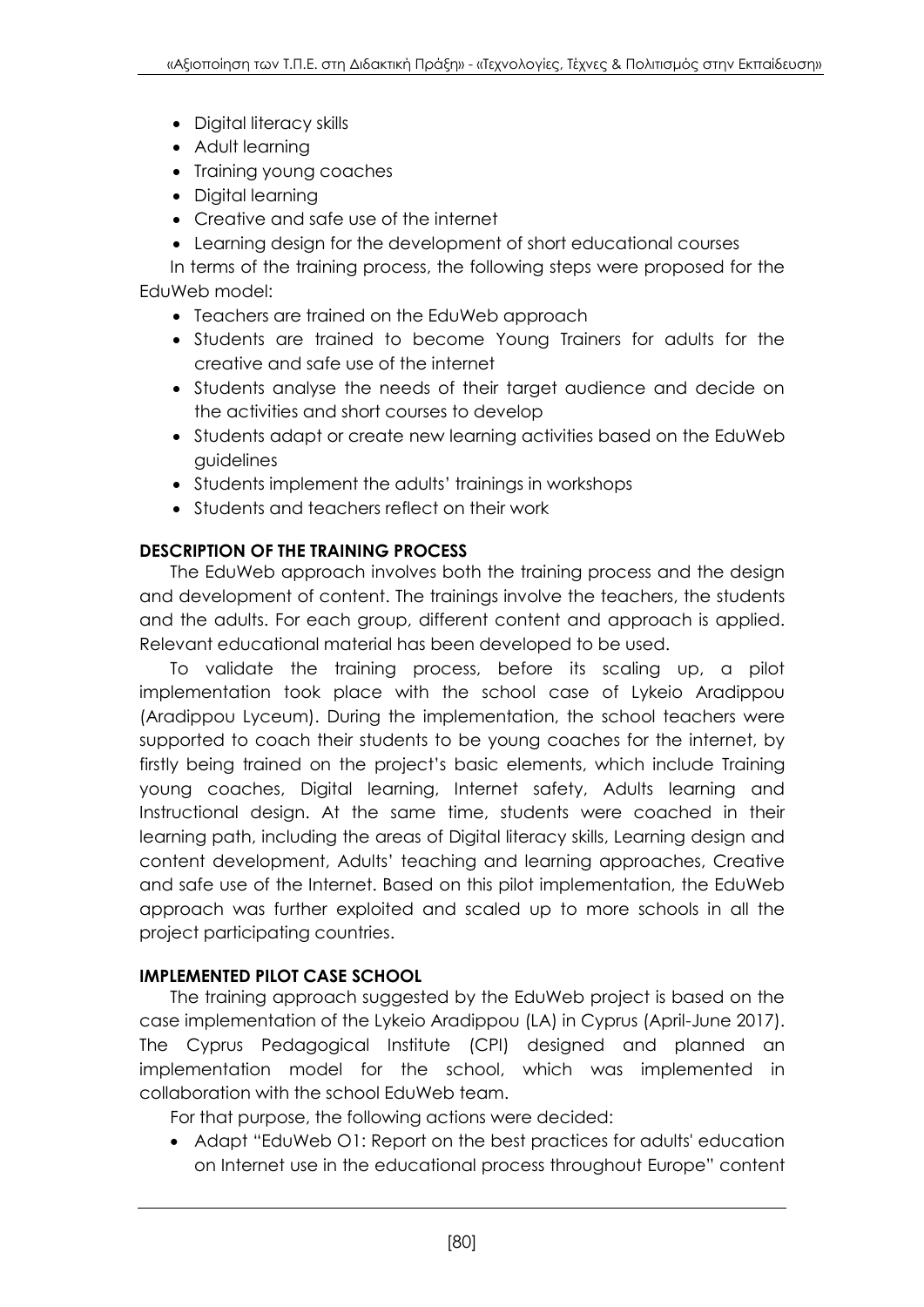in a teachers' training booklet (to be also hosted on the EduWeb learning educational resources platform)

- Design and deliver a small survey among the adults' community of the participating schools, in order to validate and identify the final content areas under focus for the adults' trainings. The survey is to be conducted by the students to be involved as Young Trainers for adults for the creative and safe use of the internet.
- Invite students who would be interested to take the role of the Young Trainers for adults for the creative and safe use of the internet.
- Train the students to become Young Trainers for adults for the creative and safe use of the internet on 3 areas:
	- o Creative and safety use of online technologies
	- o Adult learning
	- o Learning design and material development
- Prepare a Young Trainers' booklet with the material to be used for their trainings
- Guide and coach the students to prepare the lessons to deliver for the adults' trainings on the content areas identified (in booklets and digital form as ebooks, as well as to be hosted on the EduWeb learning educational resources platform)
- The students to deliver the trainings to teachers and parents within their school, to adults in the wider community and to groups at the Ministry of Education.
- The teachers and students to disseminate the material to other schools and students to be used.
- Further develop activities and short courses with the aim to cover all the content areas identified.

#### **PROPOSED TRAINING APPROACH AND EDUCATIONAL MATERIAL FOR TEACHERS**

The school teachers were firstly introduced on the scope of their work for the EduWeb implementation. During this phase, an action plan was also agreed to be followed, with the aim to maintain the best possible results, acknowledging:

- The adults' needs, regarding content and learning styles
- The young trainers' involvement in the needs analysis and educational material development
- The teachers' support

In order for teachers to be able to prepare and support their students to become the *EduWeb Young Trainers for adults for the safe and creative web use of internet*, they first needed to have a clear understanding of the EduWeb critical elements and more specifically:

- Internet safety
	- o Safe and creative use of the internet
	- o Adult needs on the use of the internet and common dangers faced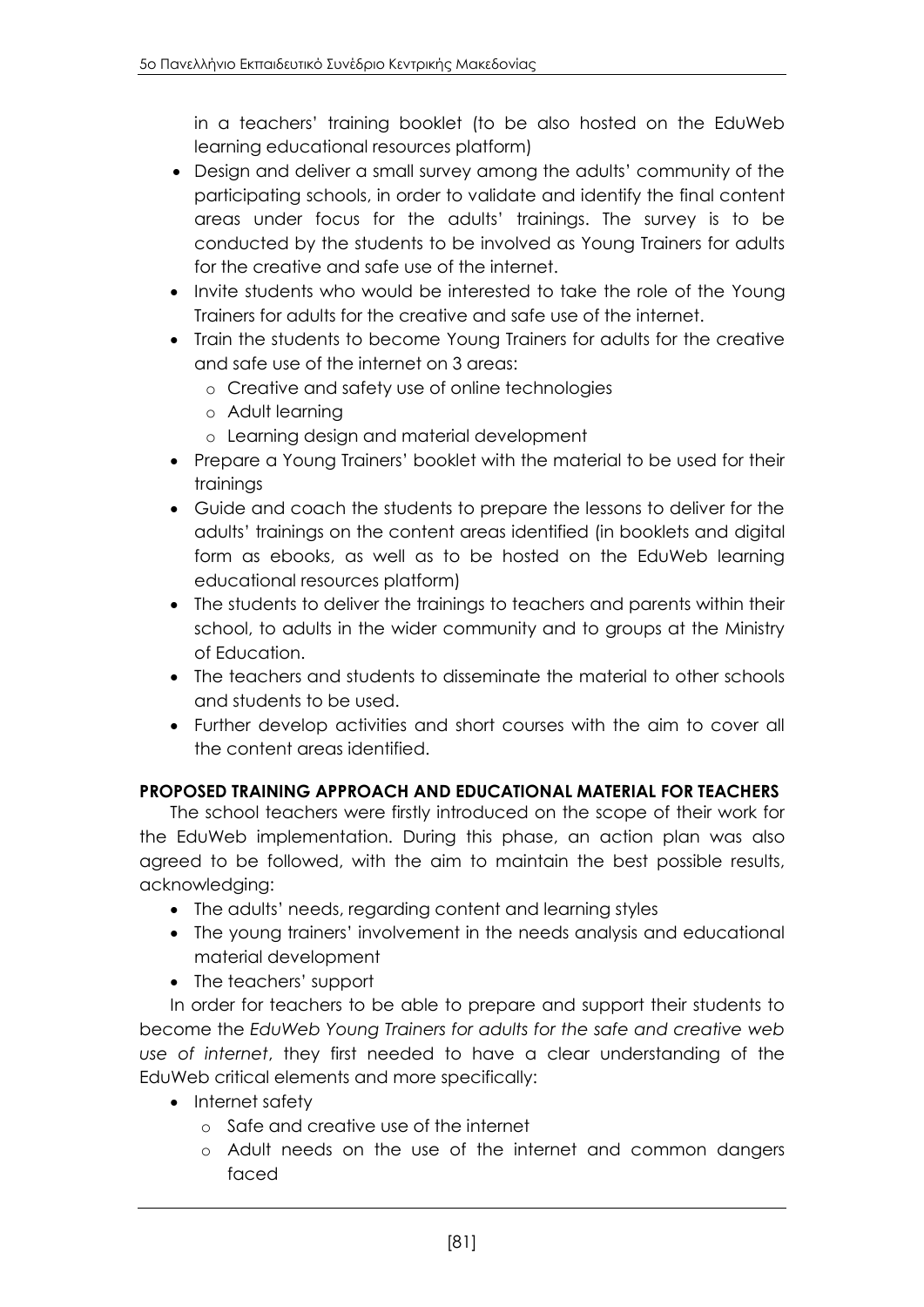- Adults education
- Training young coaches
- Digital learning
- Learning design (in case they will be involved in the development of new material)

A teachers' training booklet has been developed by CPI to support the teachers' training (https://www.eepimorfosi.ac.cy/eduweb/teachers\_training\_booklet.pdf). The booklet can be used as a reference through guided activities or as a self-learning tool.

The teachers who attended the first meetings were then called to transfer the EduWeb approach in their school setting, by training the rest of the school teachers, informing the parents, and educating the students. Following the awareness and training meetings with the school team, students were invited to submit their interest of becoming Young Trainers for adults for the safe and creative web use of internet. The school ICT teacher along with the CPI trainer, introduced the students to the programme and the scope of work. The work was taking place partly during the ICT lessons and during extracurricular hours within and outside school hours. Some meetings took place online. The CPI prepared a Students' training booklet to support the students' trainings and their work to be done (https://www.eepimorfosi.ac.cy/eduweb/students\_training\_booklet\_en.pdf).

It is important to note that the teachers' role through the whole process was mainly coaching and facilitating their students towards their role as Young Trainers. Coaching, as a modern approach of teaching and learning, can be effective in converting knowledge to skill and lead to transformative learning, if it is used successfully (Fazel, 2013). Students worked collaboratively in smaller groups and shared their work with the rest (f2f and on their online space). It is essential that students take the responsibility to identify the needs of the adults, design their action plan for the trainings to deliver and to be able to evaluate the implementation and the success of their trainings. The trainer and teacher were giving continuous guidance and feedback on students' work. The role of the teachers is critical, in order to have students develop skills as adult trainers for the creative and safe use of the internet.

Based on the LA case in Cyprus, the proposed EduWeb approach for teachers' trainings in order to train and coach EduWeb Young Trainers for adults for the safe and creative web use of internet was formed and is shown in Table 1. It is expected that teachers to be involved in the EduWeb implementation are teachers with some background on digital online technologies. Taken that teachers' professional development time is quite limited among all the other duties they have, a training scheme was chosen that does not require too much time on their behalf and leaves more flexibility on the time and place for their own learning, while continuous support (with a training coach) is provided.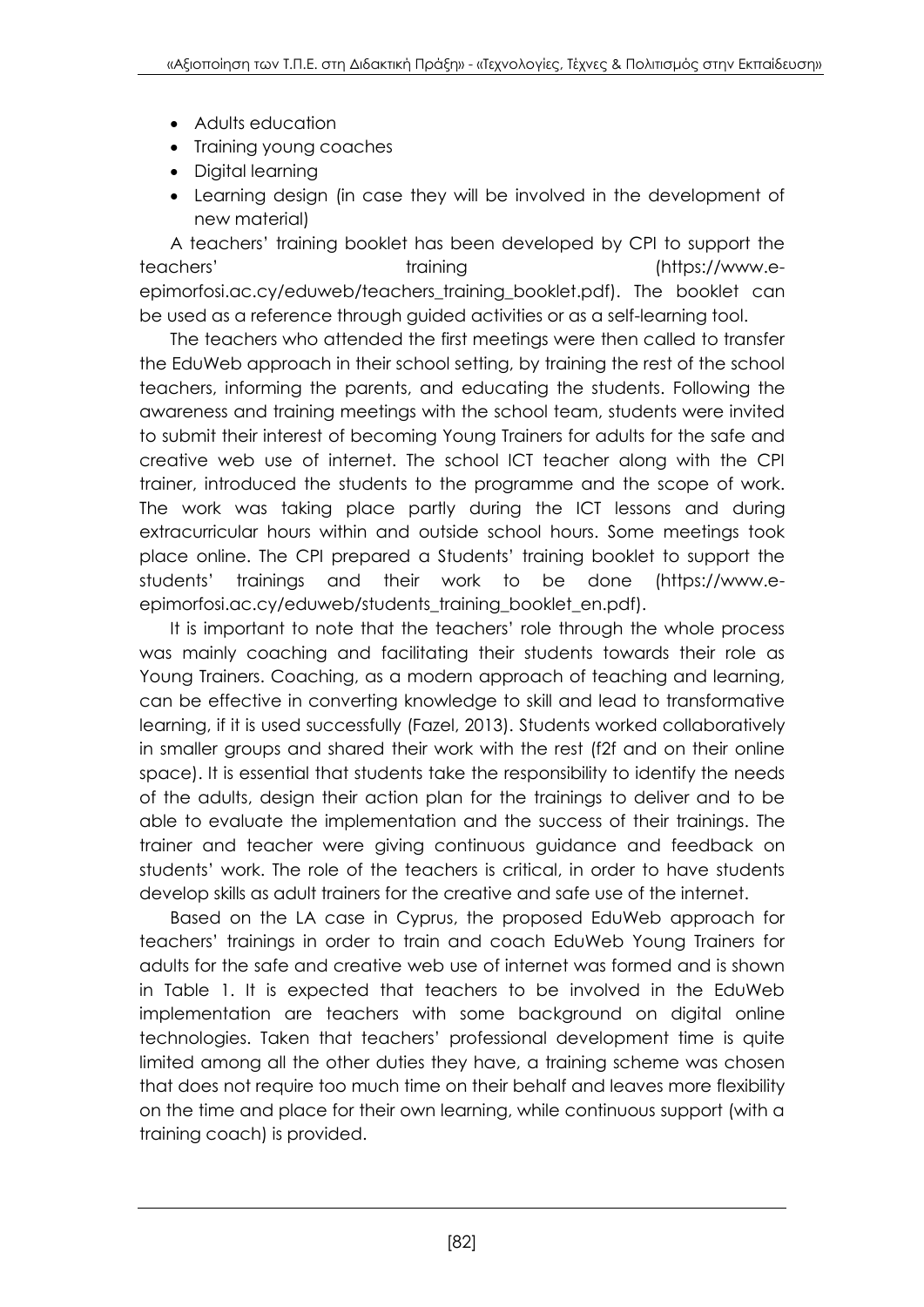#### *f2f (or online) workshop*

- Introduction to the EduWeb model and its critical aspects
- Discussion of the scope of work
- Development of an action plan

#### *Implementation phase*

During the implementation phase the teachers apply the students' training model and they have:

- Continuous support (school visits and/or online)
- EduWeb teachers' community access
- EduWeb educational resources portal access

#### *Reflection phase*

After the delivery of the trainings with the adults, the teachers meet to share and reflect on their experience

**Table 1:** Proposed approach for teachers' trainings in order to train and coach EduWeb young trainers for adults for the safe and creative web use of internet.

The proposed approach for the teachers' trainings follows a blended learning scheme, with an initial workshop (either f2f or online) during which the EduWeb model and its critical elements are presented and discussed, along with an activity for teachers to develop an action plan for the EduWeb implementation in their schools. During the course of the EduWeb implementation, the teachers are supported either by school visits or by online communication (synchronous and asynchronous), as well as with reference to the continuously updated resources on the EduWeb portal. At the end of the implementation, a final meeting (f2f or online) will take place so as all teachers involved share and reflect on their experience.

For the exploitation of the project, the existing training scheme and content could be developed as an online course (even a MOOC) to be offered.

#### **PROPOSED TRAINING APPROACH AND EDUCATIONAL MATERIAL FOR STUDENTS**

In close collaboration with the school, the EduWeb Cyprus team, invited students to become Young Trainers for adults for the safe and creative web use of internet. The school ICT teacher along with the CPI trainer, introduced the students to the programme and their scope of work. The work was taking place partly during the ICT lessons and during extra-curricular hours within and outside school hours, during which the ICT teacher and the CPI trainer were training the students. Some online meetings also took place, while the group work for the content of the lessons was done by the students during their free time with the support of their teacher.

The following meetings and activities took place, during this pilot implementation:

- First meeting:
	- o Introduction to EduWeb and scope of work.
	- o Parents' letters of consent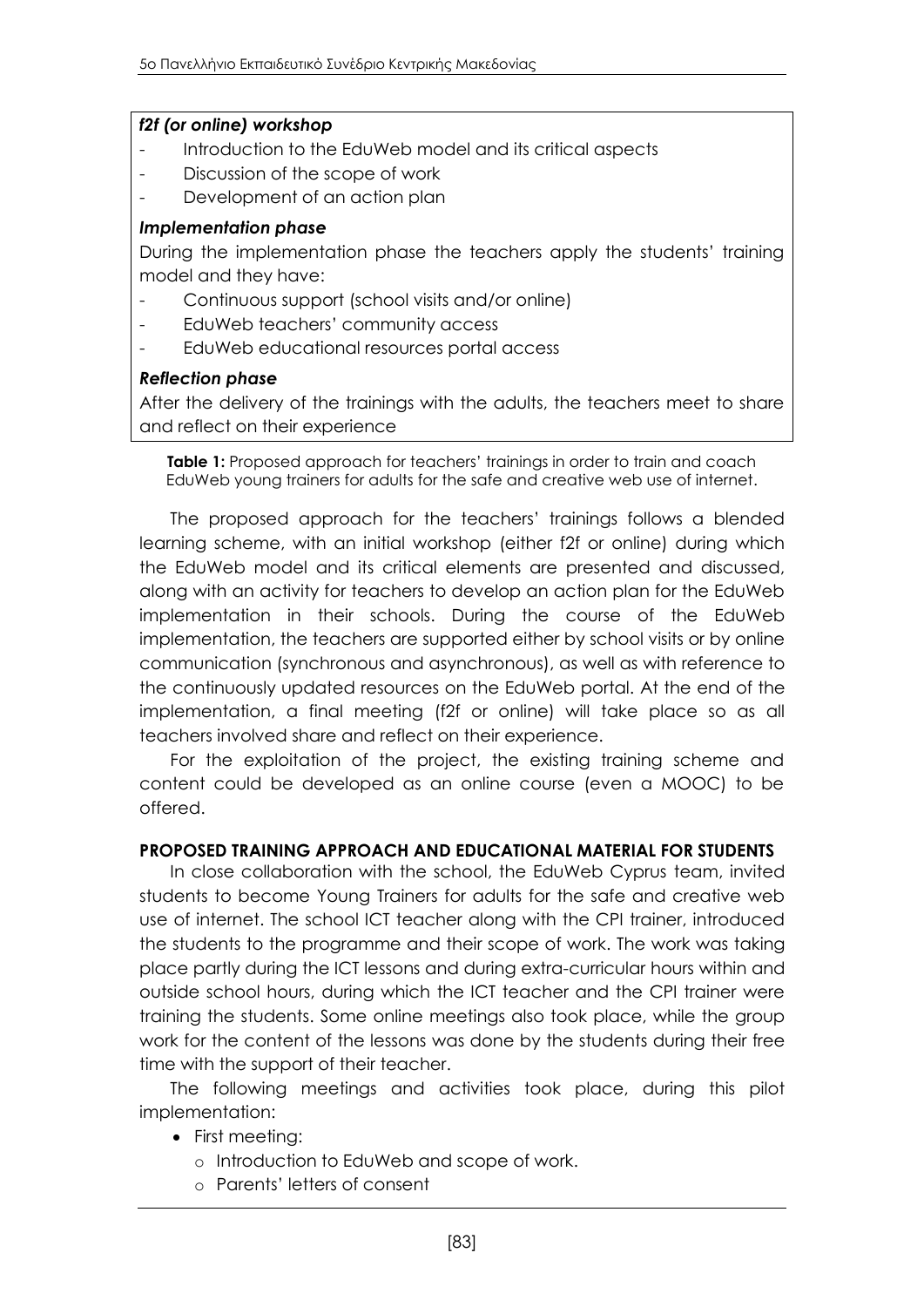- o Examples of the Young Coaches for the Internet work.
- o Examples of educational material (e.g. Digitally Familydigitallyfamily.com, Young Coaches for the Internetyoungcoaches.pi.ac.cy)
- o Reference to the internetsafety.pi.ac.cy portal for information on Internet safety
- o Naming their group "LA webbies"

The students were introduced to the EduWeb Cyprus team and to the project. They visited and discussed examples of educational material for adults and portals with material on the creative and safe use of the internet for their own reference.

- Second meeting:
	- o Discussion of DigComp framework for content areas to cover (https://ec.europa.eu/jrc/en/digcomp/digital-competenceframework)
	- o Preparation of a survey (on google forms) to be delivered within the adults' population in their school community for their training needs

The students visited the DigComp framework and discussed the areas of competences for a Digital Competent citizen developed by JRC (2016). They were asked to refer to this framework when designing their activities and the short courses for adults. They also discussed the EduWeb areas of content for the adults' trainings and they agreed to run a survey within the adults' population in their school community for their training needs, so as to verify or modify the EduWeb proposed ones.

- Third meeting:
	- o Discussion of the survey results
	- o Identification of the content areas to be covered
	- o Formation of 4 groups with 2 members each
	- o Assignment to each group one content area to decide on the aspect to be developed in a lesson
	- o Discussion of adults' characteristics and learning styles
	- o Organisation of each group on how and when to collaborate to do the work

The students shared the results of their survey. They agreed on the areas that they would focus on based on these results for the adults' trainings in their school community. They formed 4 groups (2 students in each one) and they decided on the area each group decided on the area and suggested the topic to work with. They discussed the adults' learning characteristics to consider when designing their activities.

- Fourth meeting:
	- o Presentation form each group of their first thoughts on the aspect they wanted to develop as a lesson
	- o Discussion on the Learning Design elements (eg goals, activities, evaluation etc)
	- o Finding examples (eg Digitally family)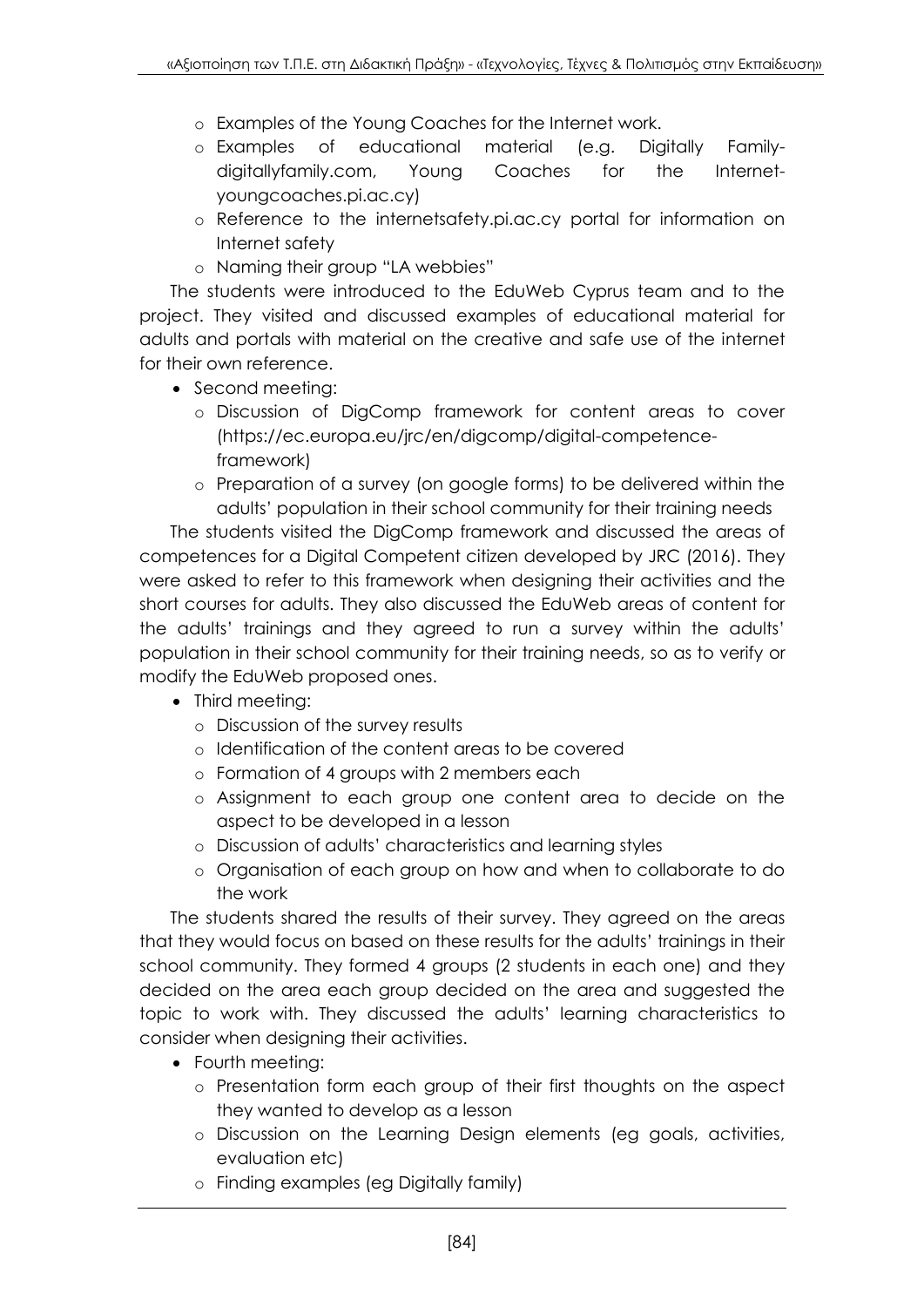- o Agreement on the format (to be also as ebooks) and timeframe
- o Formation of online space to host the work of the groups

Each group presented their initial ideas as follows: Group 1: Communication -Skype, Group 2: Entertainment – Youtube, Group 3: Shopping – Amazon, Group 4: Services - Banking, Group 5: eGovernment Services – Ariadne portal (this one was added since there was existing content prepared). They were presented and they discussed elements of learning design, such as the structure, what kind of description to include, what kind of assessment is needed, the format and the presentation of the information. It was also important to discuss the internet safety element and how to incorporate it in every lesson. The discussion ended in a template with guidelines to follow.

- Fifth meeting:
	- o Presentation from each group of their work and feedback from the whole team
	- o Discussion of the "character to be used" online meeting with graphic designer to give the character requirements – and decided on the name Webbie
	- o Finalisation of their work

The lessons that the groups were developing were hosted on the shared space of the group and the students were getting continuous feedback. At this meeting they discussed the need of a "character" the EduWeb coach and his role. They defined the characteristics they were looking for, and they then had an online meeting with a graphic designer to describe it. Thus Webbie -the EduWeb coach- was formed (https://www.eepimorfosi.ac.cy/eduweb/WEBBIE.zip). For the finalization of their work a proof reading was also planned by a language teacher (Greek and English).

- Sixth meeting:
	- o Decisions on the strategy of delivering the lessons (how many, to whom etc)

In this meeting the aim was that the students plan and organise the training to offer. They discussed the target groups and a timeframe. One aspect they also discussed was the training of other students from other schools so that they present the content and the implementation planning.

• Seventh meeting:

o Reflection - After the delivery of the lessons

This meeting is planned after the implementation of the adults' trainings.

This pilot implementation with the LA case, led us to the formation of the approach to propose for the students' trainings to become the EduWeb Young Trainers for adults for the safe and creative web use of internet (Table 2), introducing 5 phases:

- Preparatory phase
- Training phase
- Development phase
- Implementation phase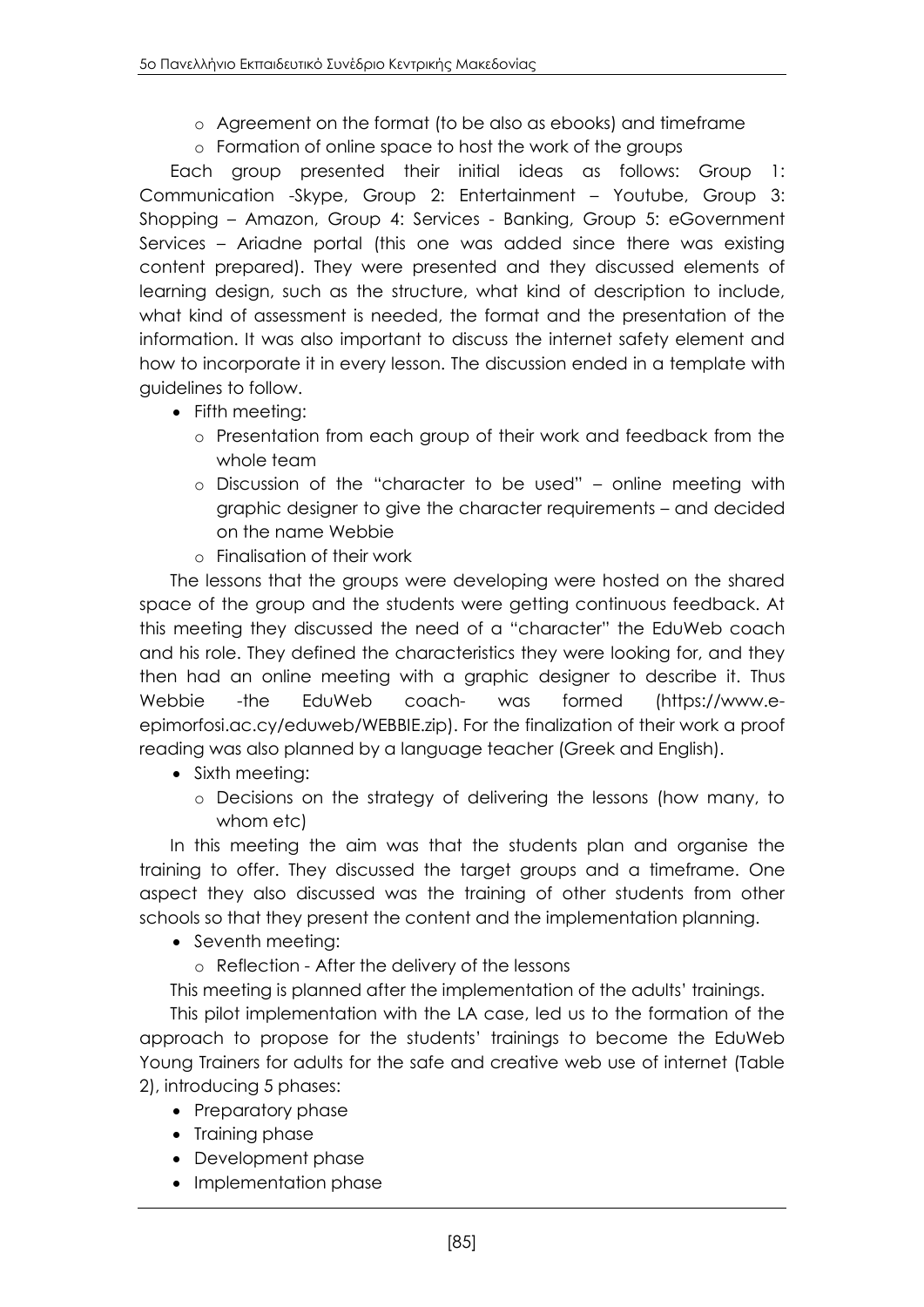## • Reflection phase

At the same time, it led into a booklet for the students' reference, with all the material developed and used.

It is estimated that for each meeting about an hour should be available, while for the development phase (depending on the age and experience of the students) about 10-20 hours should be planned.

### *Preparatory phase*

- EduWeb presentation to the school community (teachers, students, parents)

- Invitation for students' participation

- Parents' letters of consent

## *Training phase*

• 1st meeting:

- Introduction to EduWeb and scope of work.

- Examples of the Young Coaches for the Internet work.

- Examples of educational material (the ones that have been already developed)

- Reference to the internetsafety.pi.ac.cy portal for information on Internet safety

- Reference to the EduWeb portal for the learning material

• 2nd meeting:

- Discussion of DigComp framework for content areas to cover for the adults' trainings

- Initiation of a survey to be delivered to identify adults' needs for the trainings (optional)

3rd meeting:

- Discussion of the survey results (if applicable)

- Identification of the content areas to be covered
- Formation of working groups

- Assignment to each group one content area to decide on the aspect to be developed in a lesson

- Discussion of adults' characteristics and learning styles

- Organisation of groups on how and when to collaborate to do the work 4th meeting:

- Group presentations on their first thoughts on the aspect they want to approach as a lesson

- Examples of already developed material (visit the EduWeb portal)

- Decisions on whether they want to use already developed material (from the EduWeb portal) or whether they want to develop new ones

- Discussion on the LD elements (if applicable)

- Agreement on the work timeframe

- Formation of an online space to host the work of the groups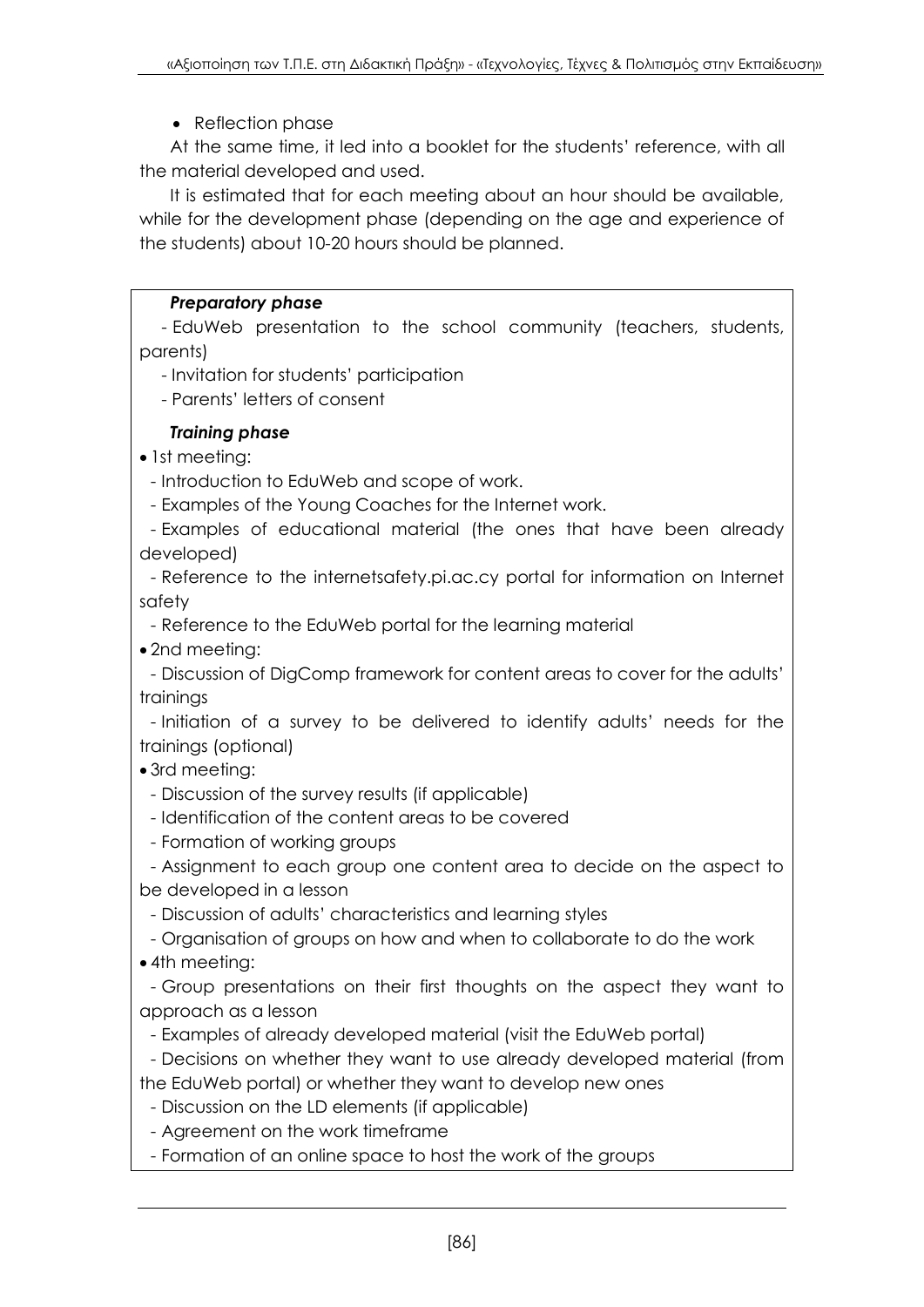#### *Development phase*

During the development phase the groups work independently, they share their work on their online space and the teacher give feedback on their work. If they decide not to develop new material they will describe how to use the existing material. They may have a couple of meetings, as necessary, so as:

- Each group present their work and get feedback from the whole team

- Groups finalise their work

- Students decide on the strategy of delivering the lessons (how many, to whom etc)

### *Implementation phase*

During the implementation phase the students deliver the trainings to the adult groups and take notes of the self-evaluations. They keep a report of their offered trainings.

#### *Reflection phase*

After the delivery of the trainings with the adults, the students meet to share and reflect on their experience.

**Table 2:** Proposed approach for students' trainings to become the EduWeb young trainers for adults for the safe and creative web use of internet.

Educating young students to become trainers incorporates a variety of modern learning approaches aiming at the students' constructing knowledge on the subject matter, while at the same time developing the necessary skills to deliver and share that knowledge. Through an emphasis given both on the process of learning as well as the outcome (product) of learning, teachers are required to apply pedagogy that supports the students' active engagement in their own learning.

Working in groups under the teachers' coaching and facilitation, mutual learning on issues that are of interest to students, requires first and foremost their understanding on the issues, grasping the knowledge, and finally the ability to transmit the knowledge acquired to others. Through this process, students do not only acquire knowledge on the matter, but they develop at the same time significant competencies for their personal and social development, like: Collaboration skills, Ability to develop an action plan with objectives and activities, Problem solving skills, Reflection and self-evaluation, Communication, Sharing and dissemination of knowledge, and Cultivation of attitudes and values (Economou et al., 2013).

#### **PROPOSED TRAINING APPROACH AND EDUCATIONAL MATERIAL FOR DIGITALLY ILLITERATE ADULTS**

The educational material developed by the LA students, in the form of short courses for adults on the creative and safe use of the internet (https://www.e-epimorfosi.ac.cy/index.php?id=251&a=2), assume that the students will deliver f2f workshops to the adults, following the structure of their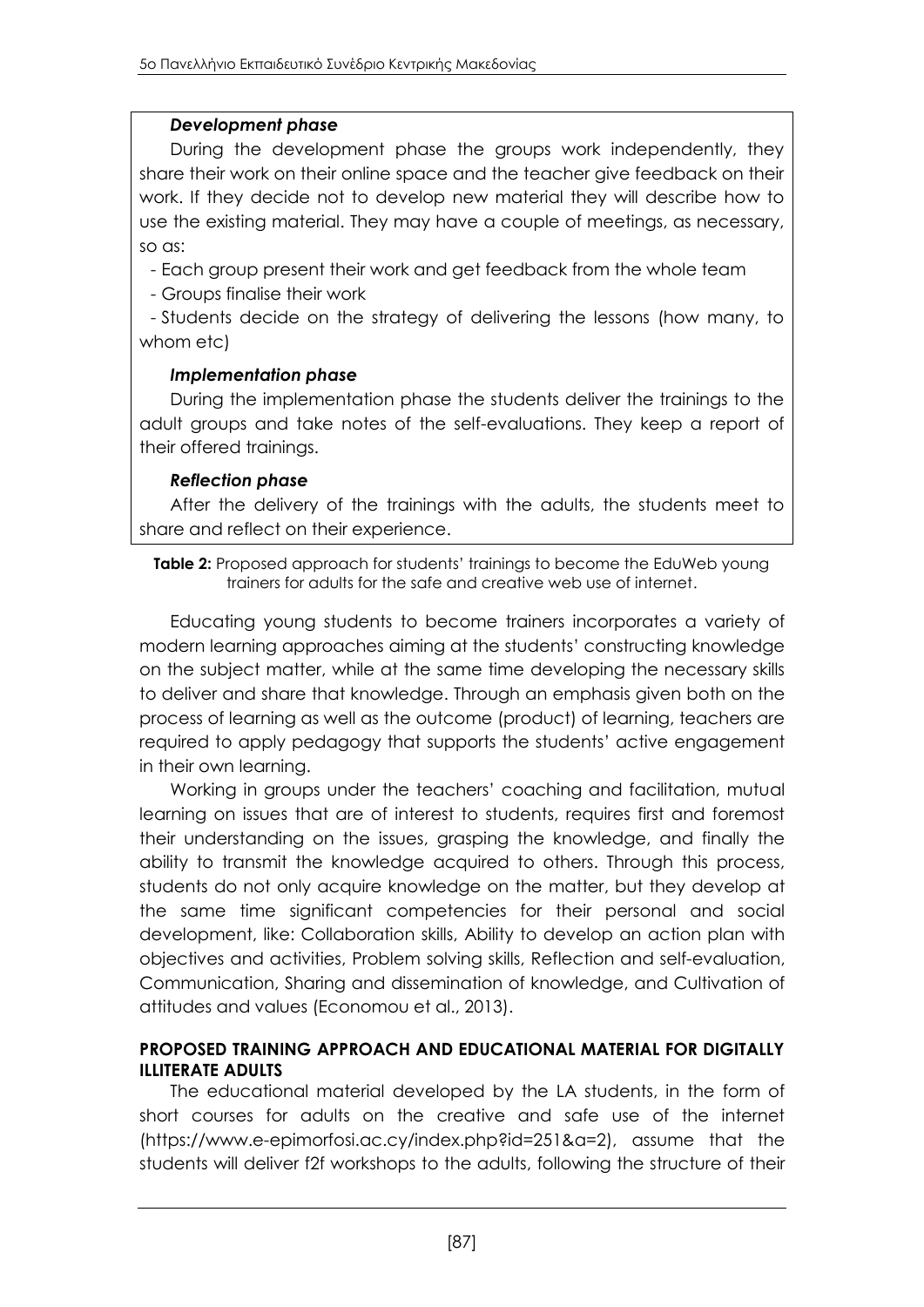learning designs. At the same time, the courses, in the form of booklets and ebooks will be used from the adults as references for further practice. All the courses will be also hosted on the EduWeb platform in the form of eLearning for further self-learning use.

The EduWeb Content Framework involves the following areas, based on a needs analysis for adults on the use of the internet:

- Communicate
- Be informed
- Entertain one's self
- Shop
- Protect one's self and others
- Create
- Resolve technical problems

Under each area, a number of topics are developed in short courses and activities, each one including the following basic elements:

- Presentation of the topic
- Learning goals
- Digital skills
- Tools to be used
- Introduction and explanation of each activity
- Tips (mainly on the safe use)
- Self-assessment

Each course also refers to the level of difficulty, so as adults can choose according to their initial level of knowledge and skills.

For the development of more material from the partner schools, a content matrix has been shared online for all the schools to fill in the areas and topics that their students would like to develop. Each partner school, will follow the suggested frameworks for schools, teachers and students, so as to develop the short educational courses to be developed and implemented.

It is suggested that the educational material development and use, includes 4 phases, taking into consideration the EduWeb eLearning environment and at the same time the adults' learning needs, as follows:

First phase: Educational material as described above, in the form of short educational courses with references (such as videos, links etc) in pdf format (digital and printed versions) to be used as reference during and after the f2f training implementations to groups of adults', by the students. At this phase a short educational course will be also developed on how to use eLearning and specifically the EduWeb Moodle eLearning platform.

Second phase: All the educational material (i.e. the short courses in pdf format) will be hosted as separate downloadable documents on the EduWeb Moodle eLearning platform. Adults will be introduced to the EduWeb Moodle eLearning platform to access all available courses.

Third phase: All the educational courses will be broken into L-mites and users will be able to create their own L-bundles to follow (Ntemkas et al., 2017).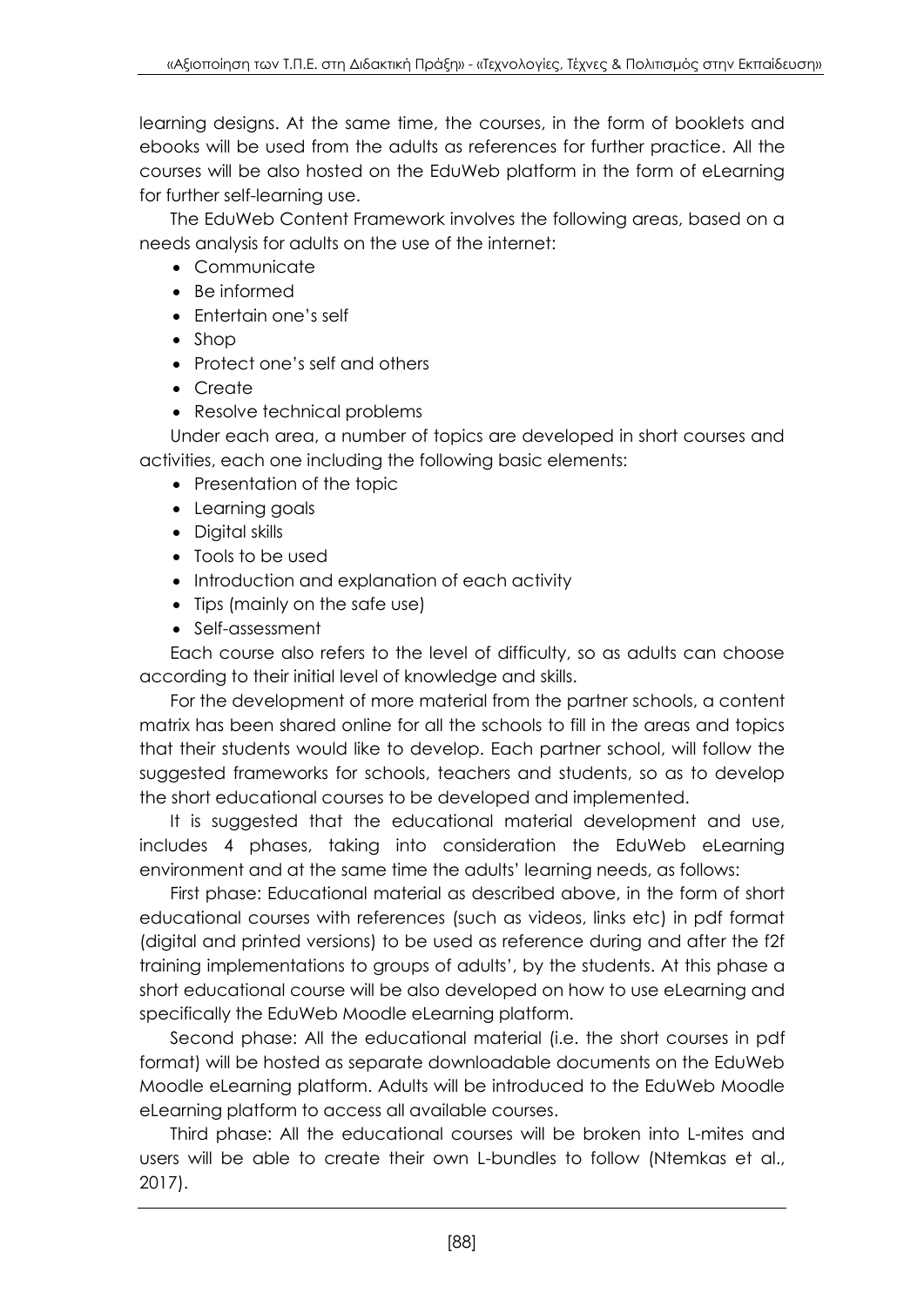Fourth phase: Users with access will create more L-mites to enrich the existing pool. Further exploitation ideas will be shared for the sustainability of the eLearning use.

## **SCALING UP**

An open call was circulated in schools in Cyprus and 5 more schools were selected to be supported so as their students become EduWebbers during the year 2017-2018. In an initiation meeting in the beginning of the year, the LA students presented their work and through workshops offered to adults, they trained the other schools' students on the EduWeb approach.

Furthermore, the project partner schools, followed the EduWeb approach with their teachers and schools and more material has been developed for adults' trainings to take place (http://eduwebproject.eu/index.php/en/courses-en). Moreover, LA students presented their work and experience to students in the Italian partner school through an online meeting and to the students in the Greek partner school during a multiplier event organised in their school.

## **DISCUSSION**

The development of the EduWeb approach, training and content, was based on literature review, including European best practices for adults' education on Internet use, as well as through a case school pilot implementation. The educational material was designed and developed taking into consideration the needs of each audience for both the content and its format.

The initial educational material for the adults was designed and developed from the students of the LA who were trained from the beginning in the learning design process. The LA students had already some experience on training adults through their involvement as Young Coaches for the Internet.

The students identified the areas to be tackled and they chose the topic under each area to develop as a learning design for their trainings for adults, based on a learning needs analysis survey they had conducted.

Through their EduWeb training to become Young Trainers for adults for the creative and safe use of the internet, the students went through the concepts of adults' education, digital learning, learning design and educational material development, creative and safe use if the internet, and finally their role as trainers. Their initial involvement in the design and development of educational material introduced them to further knowledge and skills, as well as the ownership of the whole adults' training process.

The teachers' role through the whole process is critical, in order to have students develop skills as adult trainers, mainly through coaching and facilitating their students towards their training role. For that purpose, teachers' support by a coach or a peer, as well as access to online communities and resources is essential.